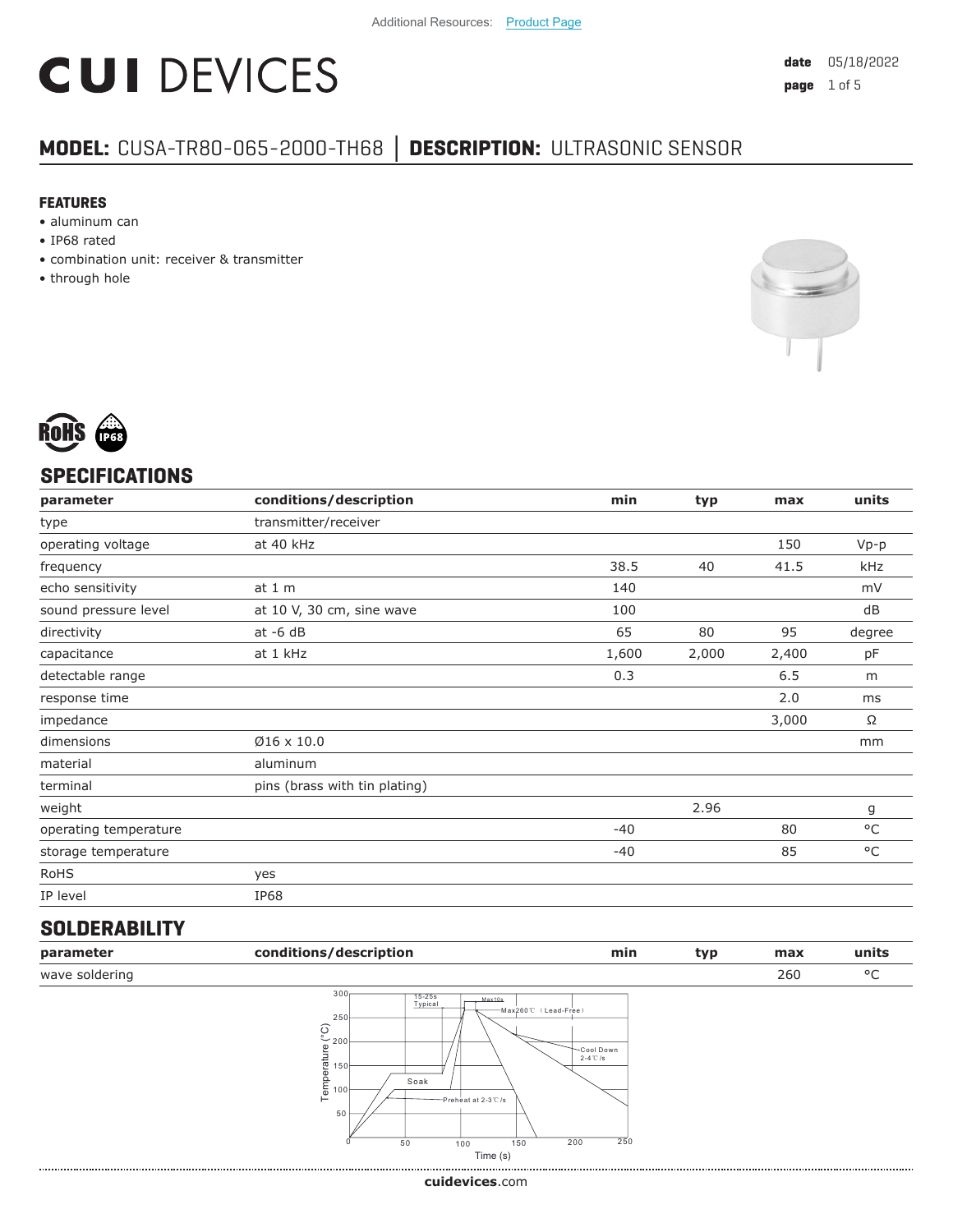#### **MECHANICAL DRAWING**



Recommended PCB Layout Top View

.....................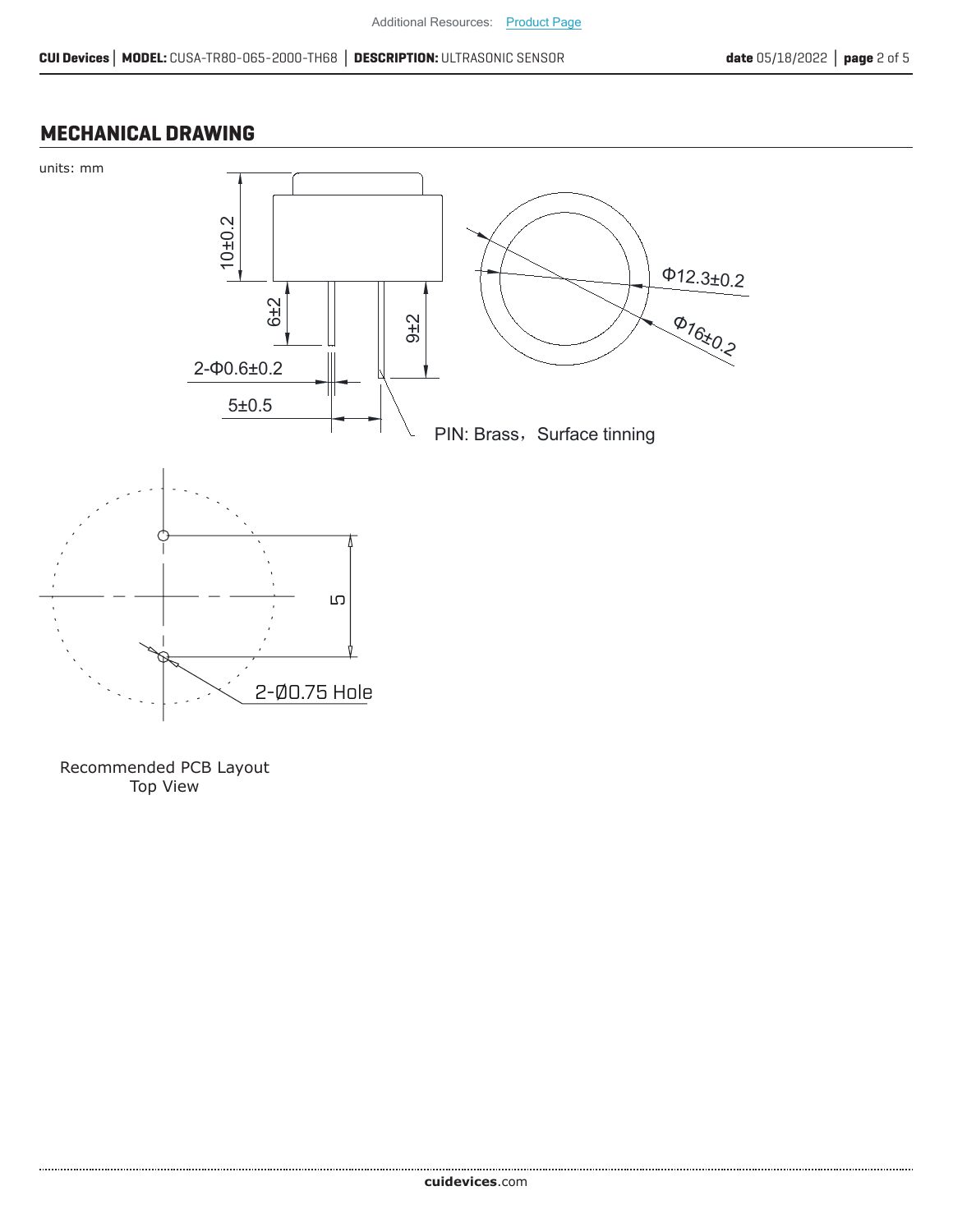#### **BEAM PATTERNS**

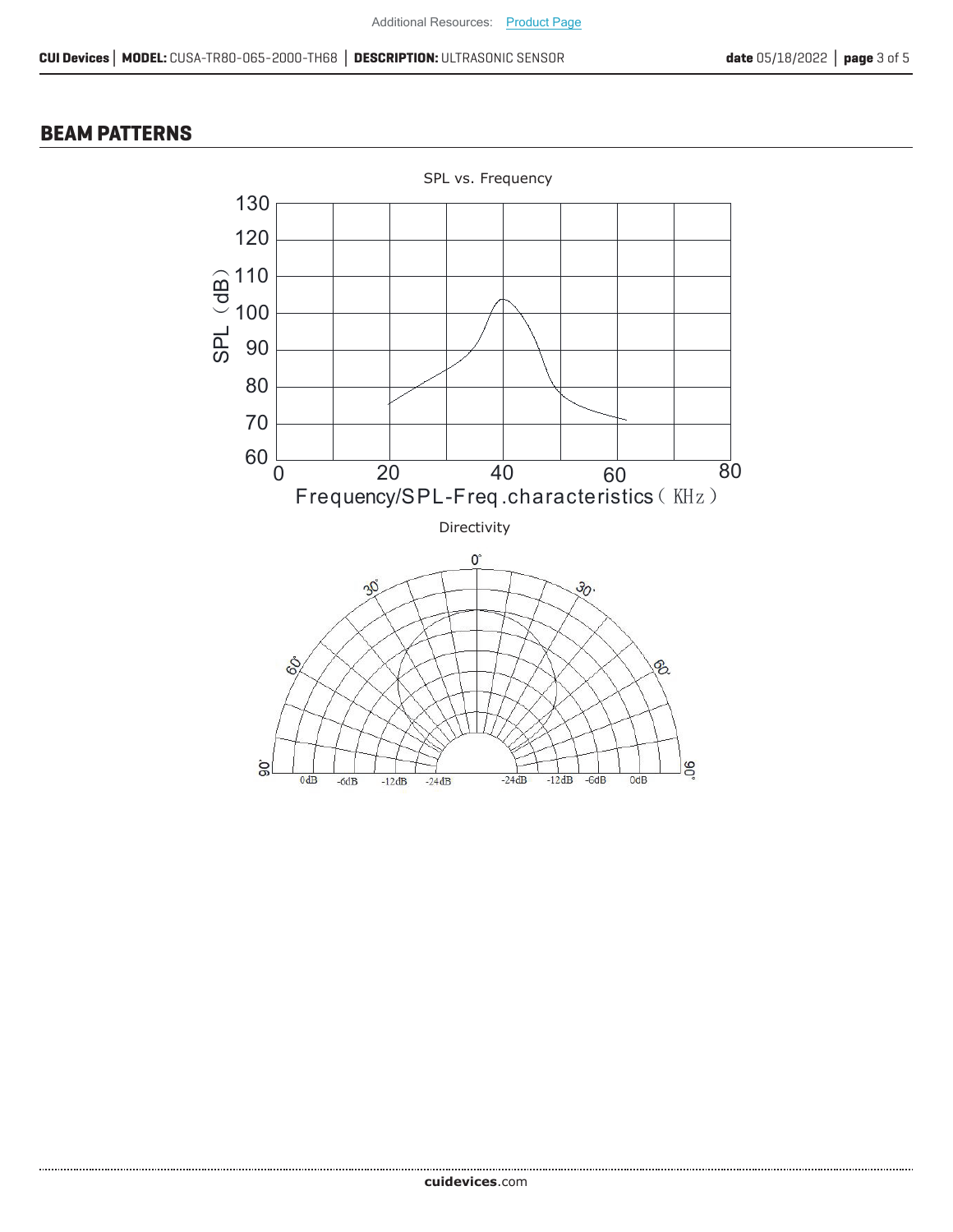#### **PACKAGING**

units: mm

Tray Size: 235 x 135 x 30 mm Tray QTY: 50 pcs per tray Carton Size: 280 x 285 x 240 mm Carton QTY: 1,000 pcs per carton